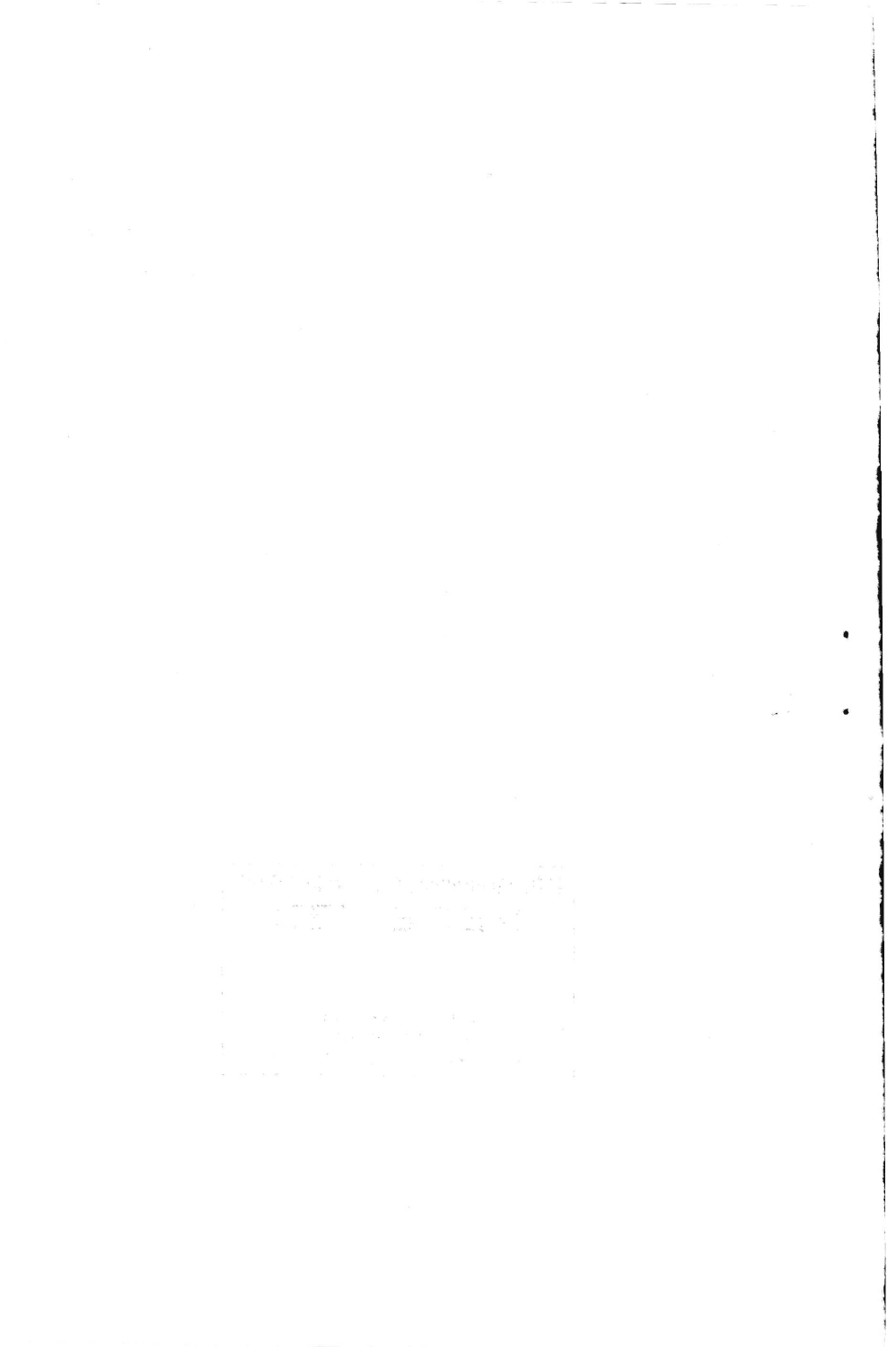### 2595

# THE STATUTE LAW (MISCELLANEOUS **AMENDMENTS) BILL, 2014**

# A Bill for

#### Parliament minor AN  $ACT$  of to make amendments to statute law

**ENACTED** by the Parliament of Kenya, as follows-

1. This Act may be cited as the Statute Law (Miscellaneous Amendments) Act, 2014.

2. The several laws specified in the first column of the Schedule are amended, in the provisions specified in the second column thereof, in the manner respectively specified in the third column.

3. The provision in the Schedule relating to the Commencement of amendment to National Honours Act, 2013 shall be deemed to have come 11/2013 into operation on the 25th January, 2013.

# **SCHEDULE**

Provision Written law Amendment The Interpretation  $s.3$ Delete the definitions of the words "Minister" and General and "the Minister" and substitute therefor the Provisions Act (Cap. following new definitions in proper  $2)$ . alphabetical sequence-

> "Cabinet Secretary" means a person appointed as a Cabinet Secretary of the Government of Kenya under the Constitution, or the President. Deputy President or the Attorney-General;

> "the Cabinet Secretary" means the Cabinet Secretary for the time being responsible for the matter in question, or the President where executive authority for the matter in question is retained by him, or the Attorney-General where executive authority for the matter in question has been conferred on him.

Short title.

Amendment of written laws.

 $(s, 2)$